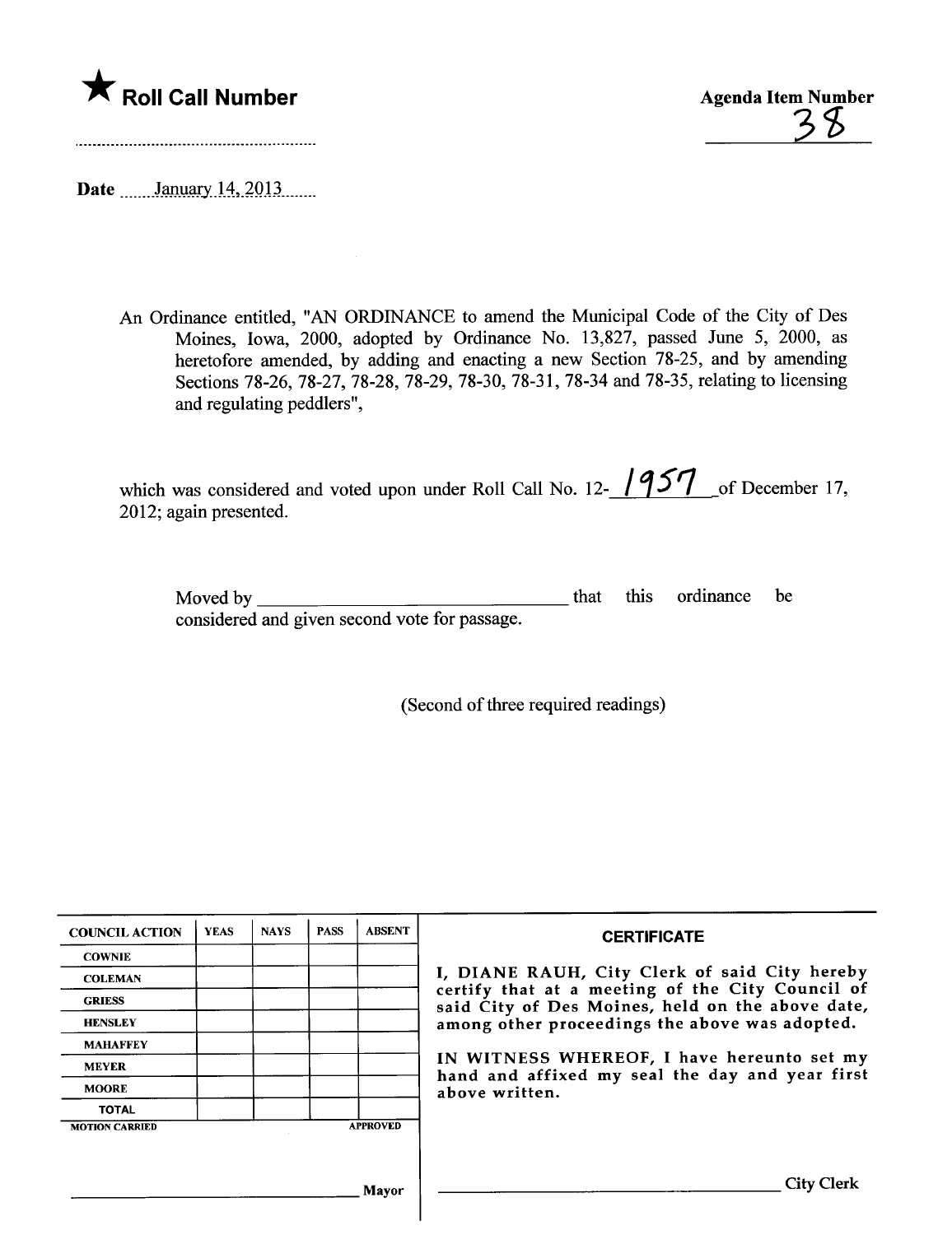

January 11, 2013

Honorable Mayor and Members of the City Council

On December 17, 2012, per Roll Call No. 12-1957 you approved first reading of an ordinance amending the Peddler regulations. The Legal Deparment has notified me regarding two required changes, due to related rulings by our Federal 8<sup>th</sup> Circuit Court of Appeals concerning First Amendment issues and peddling.

- 1. Hours of Operations --The first change is in section 78-35 regarding the hours of operation for a Peddler. Under your first reading, a peddler would have to cease peddling at 7 p.m. The Legal Department recommends the hours of peddling be allowed from 9am to 9pm.
- 2. Prior Misconduct cannot be use to deny -- The second change is in Section 78-30. We can ask about criminal history in the application at section 78-29, but we cannot use prior misconduct as a basis to deny a peddling license due to application of the First Amendment.

The ordinance before you for second consideration contains the changes recommended by the Legal Deparment, and also contains a request from me to waive future readings.

Please let me know if you have any questions.

Sincerely,

Sincerely,<br>
University Clerk<br>
Diane Rauh, City Clerk

City of Des Moines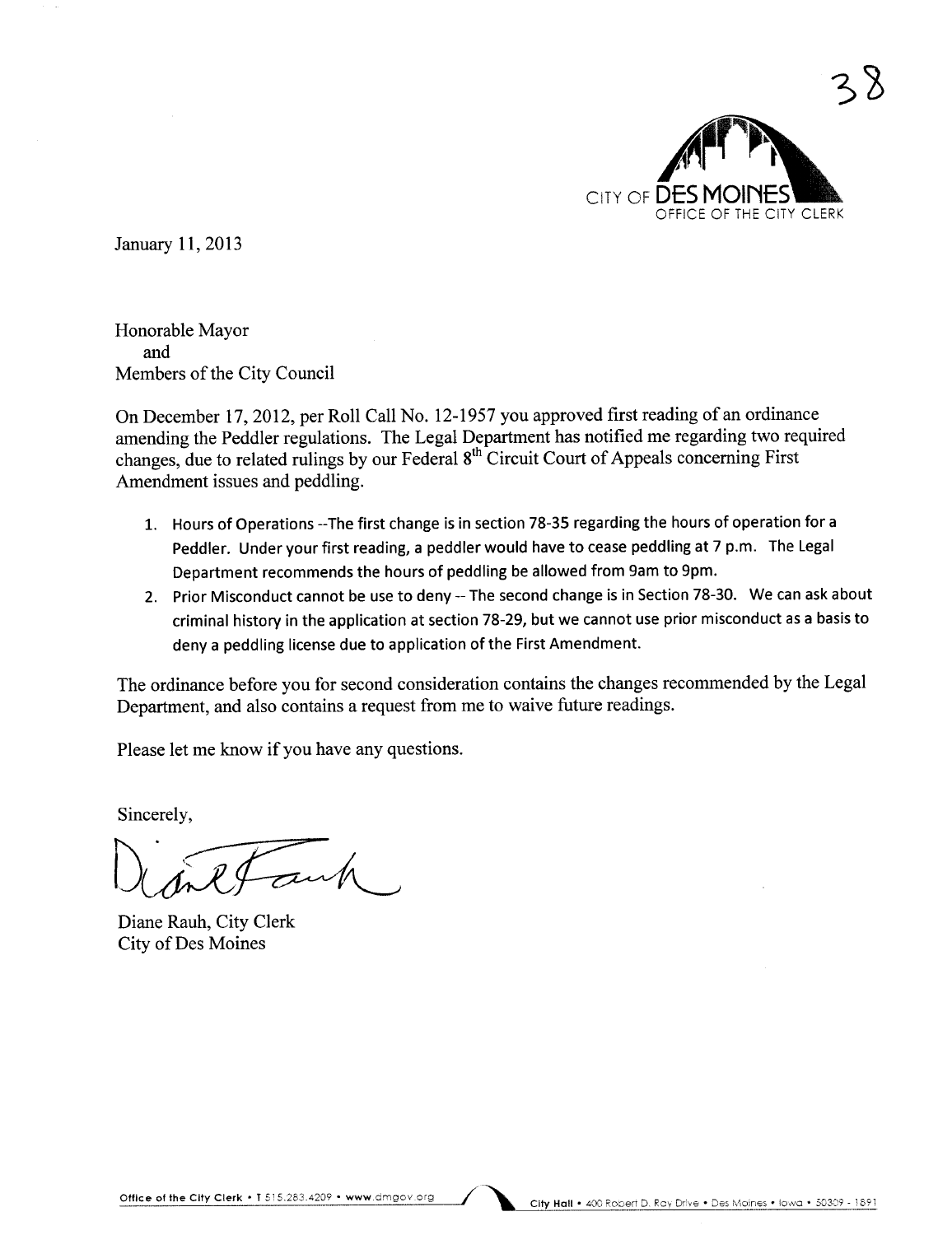|   | GONZALEZ |   |
|---|----------|---|
|   | SAGGI    | 0 |
| H | ARLA     | N |

January 10, 2013

Hon. Frank Cownie, Mayor Hon. Halley Griess, City Council Hon. Robert Mahaffey, City Council Hon. Christine Hensley, City Council Hon. Brian Meyer, City Council Hon. Chris Coleman, City Council Hon. Skip Moore, City Council Richard Clark, City Manager Doug Philiph, Assistant City Attorney Diane Rauh, City Clerk

City of Des Moines 400 Robert D.Ray Drive Des Moines, Iowa 50309-1891

### '. Re: Proposed Amendments to Chapter 78, Peddlers Comments of Mediacom

Dear Mayor, Council Members, and Staff:

Mediacom appreciates the opportunity to provide input on the Council's Ordinance amending regulation of direct sales in Des Moines. Mediacom has asked me to assist them in developing such input, which is the purpose of my letter. On behalf of Mediacom, we are proud of our long relationship with the city and its residents, and of the suite of communications and entertainment services we provide. We support the city and its citizens by employing over 800 people in the Des Moines metro area, through the community and local government programming we air, and by engaging in numerous charitable and civic activities.

GONZALEZ SAGGIO & HARLAN LLP Attorneys at Law

Affiliated with Gonzalez, Saggio and Harlan, L.L.C.

www.gshllp.com

<u>I www.grammating.com I</u>

West Des Moines 1501 42nd Street Suite 465 West Des Moines. IA 50266 Tel (515) 453-8509 Fax (515) 267-1408

Atlanta, GA Boca Raton, FL Boston, MA Chicago, IL Cleveland, OH

Indianapolis, IN Los Angeles, CA Milwaukee, Wi Nashville, TN New York, NY Washington, O.C. Wayne, NJ

Phoenix, AZ Stamford, CT

Via Hand Delivery

**OES MOINES, 1**<br>DES MOINES, 1

 $\tilde{\bm{z}}$ 

c-:øZ o **궃** '".. c. <u>ب</u><br>ب  $\frac{1}{\Gamma}$ rm<br>O

""=-Co

33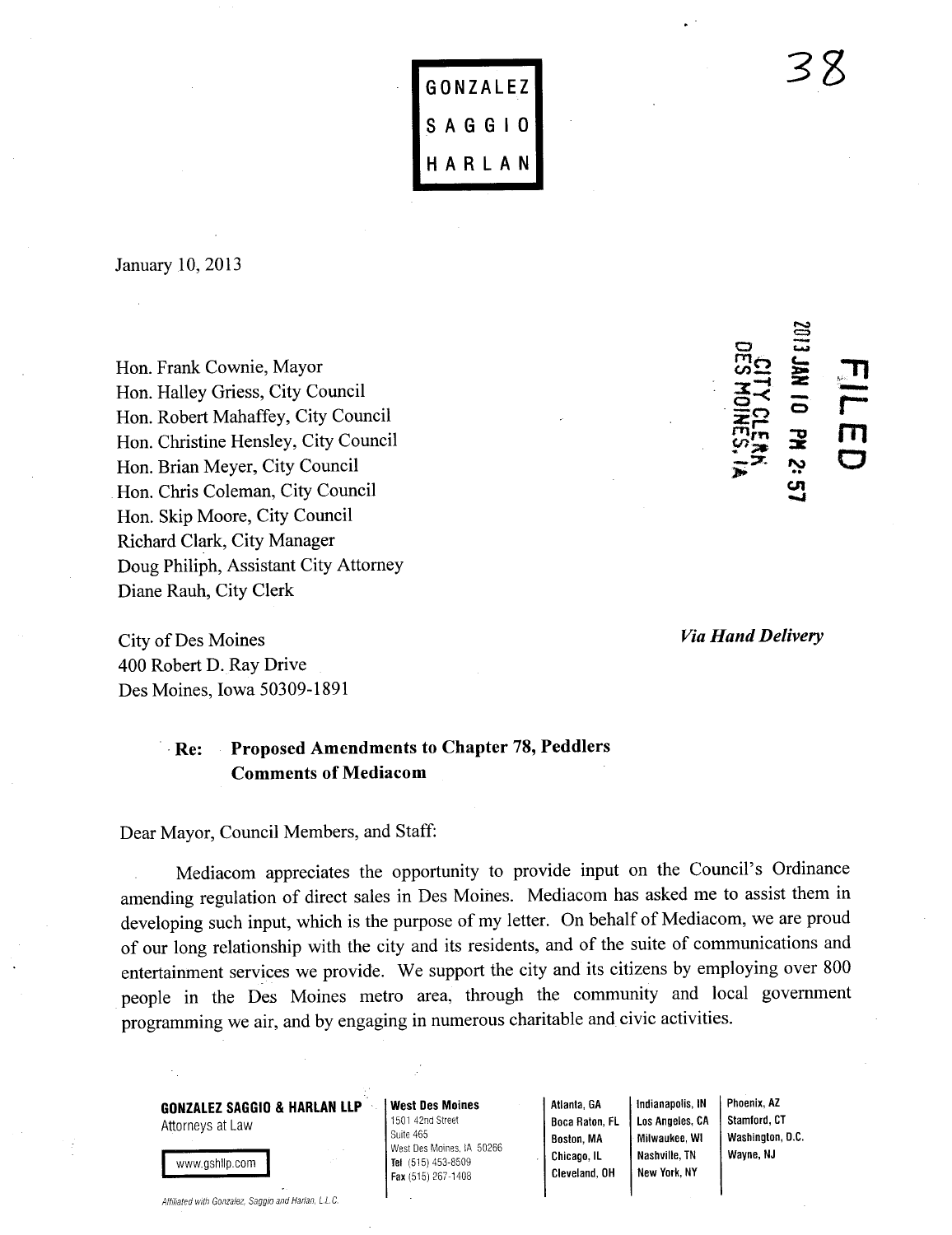Des Moines Ordinance – Chapter 78 Amendments Mediacöm Comments, January 10,2013 Page 2

Mediacom's local in-person sales team employs around 20 people and has been an important part of Mediacom's growth in Des Moines. As a result, we have an interest in city regulation of such sales, and in particular, in having regulations that strike a balance between important protections of citizens' safety and privacy, while not being overly burdensome on legitimate businesses seeking to communicate directly with customers and potential customers. Since we became aware of the proposed amendments to Chapter 78, Mediacom has been proactive in working with city staff, and have appreciated the prompt, helpful information we have received. In light of our review, Mediacom respectfully makes several suggestions that we believe would help strike an appropriate balance of interests. For several provisions, Mediacom is able to propose specific changes to the language of the Ordinance. In other cases, however, there are issues about which we have concerns, and we believe the best approach would be to carry the Ordinance over to a third reading to allow Mediacom, staff and any other interested paries to attempt to work out appropriate language.

Exemptions. The current language of Section 78-28 includes six exemptions, one of which the amendment proposes to strike. Mediacom believes an additional narrow exception would be appropriate for entities subject to regulation that requires a finding that their services are in the public interest, and who are subject to continuing jurisdiction of the city or a state regulatory agency. Specifically, Mediacom proposes to replace Section 78-28(2) with the following language:

(2) Persons sellng services that are provided pursuant to a certifcate of public convenience and necessity, or filed tariff, or franchise issued by or approved by the city or the State of Iowa.

We believe this exemption is consistent with the purpose of the Ordinance: entities that have to undertake significant regulatory approvals are unlikely to be "fly by night" operations that do not respect the city or its citizens. Mediacom's proposed language addresses a narow class of entities who are accountable to other regulatory processes and who have already been deemed to provide services in the public interest. In the event, however, that the city is not amenable to such an exemption, Mediacom has other specific concerns, suggestions and issues it would like to further explore with staff, discussed below.

Display of License. The proposed amendment to Section 78-31 requires that a peddler leave a copy of his or her license with each potential customer. It is not clear from the language whether that would include doors knocked but unanswered. And the number of potential copies a person would need to carry is potentially burdensome. Moreover, Mediacom is concerned that forcing a copy on a person in an effort to comply is bothersome to the potential customer, in the nature of unwanted commercial "junk" mail or "spam" e-maiL. Accordingly, Mediacom suggests providing the customer or potential customer in control of the choice, much like a store clerk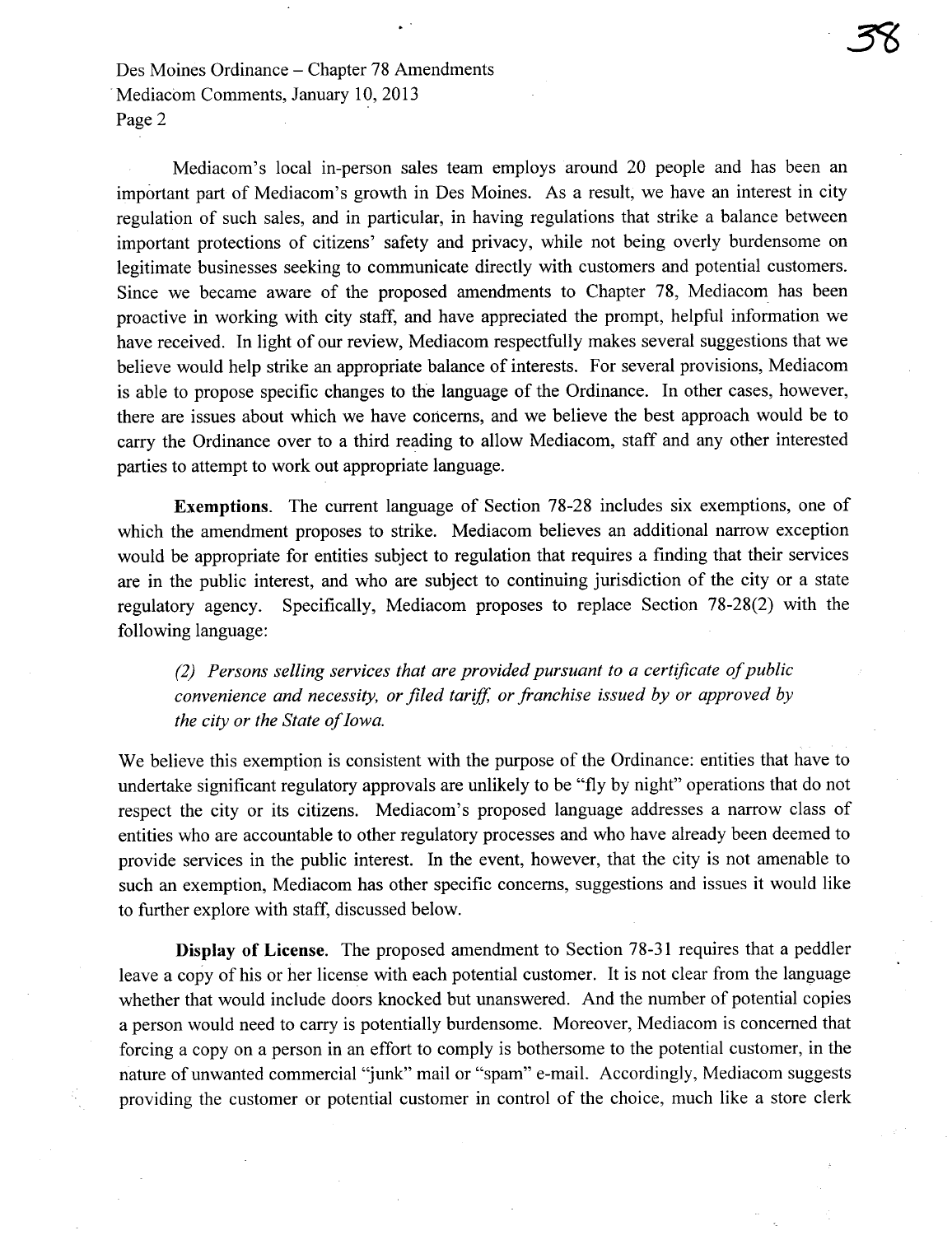Des Moines Ordinance - Chapter 78 Amendments Mediacom Comments, January 10,2013 Page 3

asking if you want your receipt. Mediacom proposes the following language, shown as a markup to the submitted Amendment:

Sec. 78-31. Display of license.

Each peddler shall at all times while doing business in this city keep in his or her possession the license provided for in section 78-30 of this article and shall leave a copy of the license with each prospective customer offer to each prospective customer with whom the peddler speaks a copy of the license upon request exhibit the license as evidence that he or she has complied with all requirëments of this article.

Multiple Permits, Multiple Bonds, Waiting Period. There are certain business process issues raised by the Ordinance that concern Mediacom, but for which we are not presently proposing specific edits – we believe it would be fruitful to have a further opportunity to work with staff to see if we can arrive at mutually acceptable changes. Because we have numerous customer sales staff working at a given time, the requirement that each person obtain an individual permit and bond is potentially a substantial burden. We would like to determine if there can be a process for companies conducting their business within the city to have umbrella permitting. Similarly, if there is any way to shorten the waiting period – perhaps for companies that are prior applicants, companies with good records - that also would be helpful in successfully conducting our business. These are issues that potentially impact the jobs we create for in-person sales representatives, because they amount to an additional cost that adds up quickly for each additional representative in the field.

Again, thank you for your consideration of our input. Mediacom looks forward to . working with the city and continuing its successful relationship with the Des Moines community, and to abiding by the regulations you pass. To this end, Mediacom will have a representative at the meeting on Monday, January 14 and will be available to speak to these issues. We also welcome any question or comments from your staff at any time before or after the meeting. We believe that the suggestions above – whether for specific language changes or for ideas to discuss further - will help make the Ordinance and more balanced solution. We also respectfully ask that you set this Ordinance for third reading to provide additional time to consider these issues.

 $R$ espectfully,  $\bigwedge_{\text{true}}$ ,  $\bigwedge_{\text{square}}$ 

**Br**et A. Dublinske On behalf of Mediacom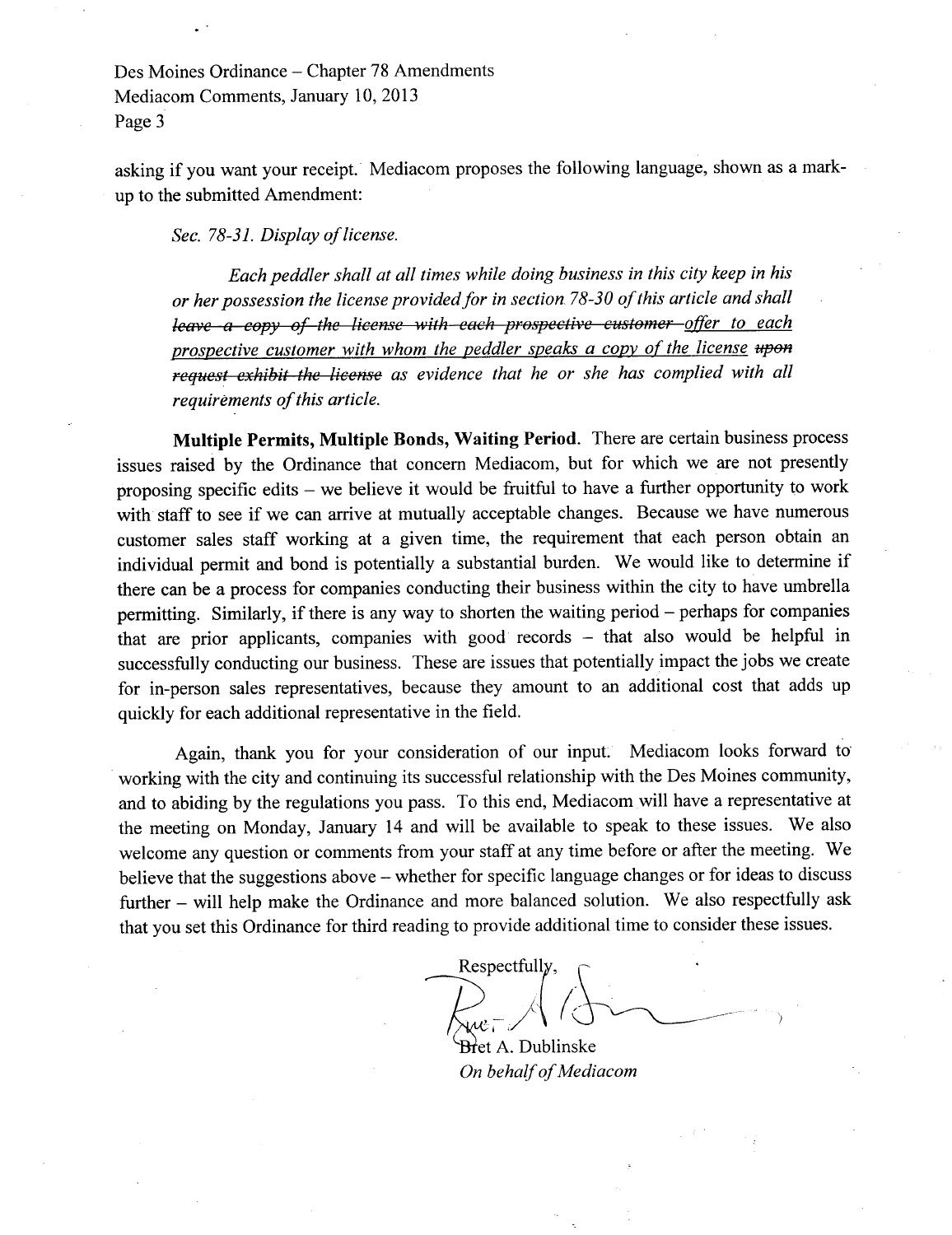| <b>CONGE DES MOINES</b> | <b>Council</b><br>Communication | December 17, 20 $\chi$ 2<br>Date:<br>Agenda Item No.<br>Roll Call No.<br>41<br>Communication No,<br>12-614 |  |
|-------------------------|---------------------------------|------------------------------------------------------------------------------------------------------------|--|
|                         | Office of the City Manager      | Submitted by:<br>Diane Rauh, City<br>(Zierk                                                                |  |
|                         |                                 |                                                                                                            |  |

### AGENDA HEADING:

Amending Chapter 78 of the Municipal Code regarding peddling and peddlers.

### SYNOPSIS:

Recommend approval of Amending Chapter 78 of the Muncipal Code regarding peddling and peddlers. In April, the City received several complaints from residents regarding peddlers in Des Moines. At the request of the City Council, staff reviewed several ordinances from cities surrounding Des Moines, and from other larger cities in Iowa. Staff is recommending various changes to the ordinance that should help alleviate many of the concerns.

### FISCAL IMPACT:

Amount: Potential revenue reduction of up to \$1,000.

Funding: Source: FY2013 City Clerk Budget, GE001 CCL010000 455260, page 26.

## ADDITIONAL INFORMATION:

Proposed changes to the Peddlers ordinance fall into three main categories as listed below:

### Definition/Purpose

- 1. Creates a new definition.
- 2. Requires peddlers acknowledge that they are aware of and will abide by Chapter 555A State of Iowa regulations.
- 3. Requires that everyone going door-to-door obtains a pennit, (including those offering a service; tree service, lawn care, security systems, newspapers, dish/cable).
- 4. Establishes hours peddlers are allowed to operate  $-9:00$  AM  $-\frac{9:00 \text{ PM}}{6}$ .
- 5. Establishes a Peddler's Code of Conduct.

### Require a Thorough Background Check

- 1. Establishes a minimum thee business day waiting period prior to issuance of permit.
- 2. Requires Sex Offender Registry inquiry.
- 3. . Requires DCI check from peddler's state(s) of residence for previous five years (provided by applicant).
- 4. Applicant will provide their Federal Identification Number/State Sales Tax permit number (if applicable).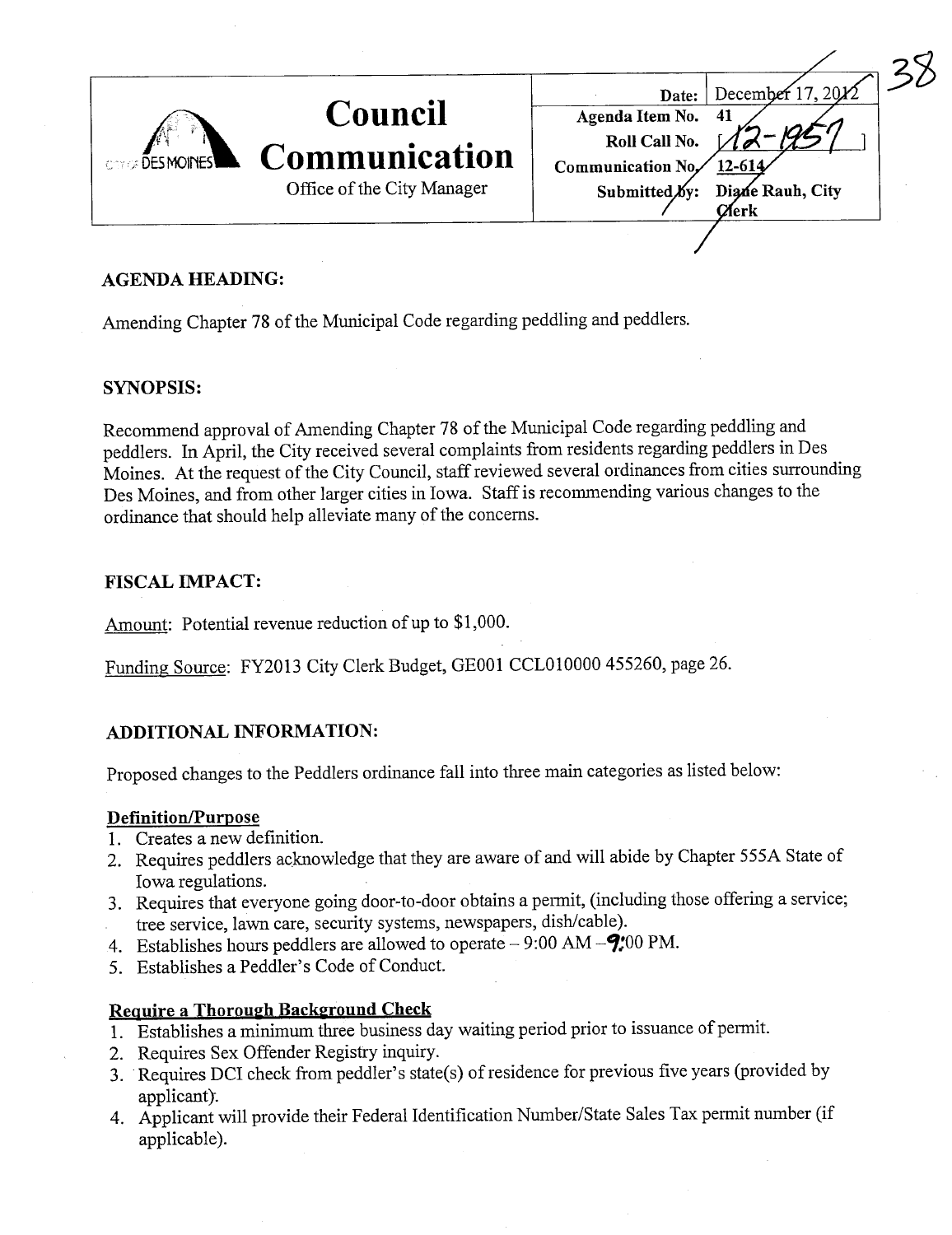5. Applicant will provide information if a similar license has ever been revoked/suspended/denied by any other city.

## Process to Follow-Un on Complaints

- 1. \$200 cash bond required (held for 4 months after expiration of permit, to cover any enforcement costs or claims).
- 2. Peddlers are to leave a copy of their permit at each location, so each citizen has the name of the peddler and information regarding process to make a complaint.
- 3. Ifthe City Clerk has received and investigated thee (3) or more written complaints where it is found that peddler's actions were prohibited by the ordinance, the revocation process will commence.
- 4. Denial or revocation appeals will be heard by the City of Des Moines' Administrative Hearing Officer.

The current revenue estimate for FY 2012 is \$2,000, and the City may experience a reduction in revenue due to the stricter application process.

# PREVIOUS COUNCIL ACTION(S):

Date: April 23, 2012

### Roll Call Number: 12-0625

Action: Request from Council Member Christine Hensley to discuss complaints received about peddlers in Des Moines. Moved by Hensley to refer to the City Manager and Legal Department for review and recommendation back to Council within 30 days. Motion Carried 7-0.

### BOARD/COMMISSION ACTION(S): NONE

## ANTICIPATED ACTIONS AND FUTURE COMMITMENTS:

Second and final consideration of the ordinance, unless the ordinance is waived at the December 17 Council meeting.

For more information on this and other agenda items, please call the City Clerk's Office at 515-283-4209 or visit the Clerk's Office on the first floor of City Hall, 400 Robert D. Ray Drive. Council agendas are available to the public at the City Clerk's Office on Thursday afternoon preceding Monday's Council meeting. Citizens can also request to receive meeting notices and agendas by email by calling the Clerk's Office or sending their request via email to cityclerk@dmgov.org.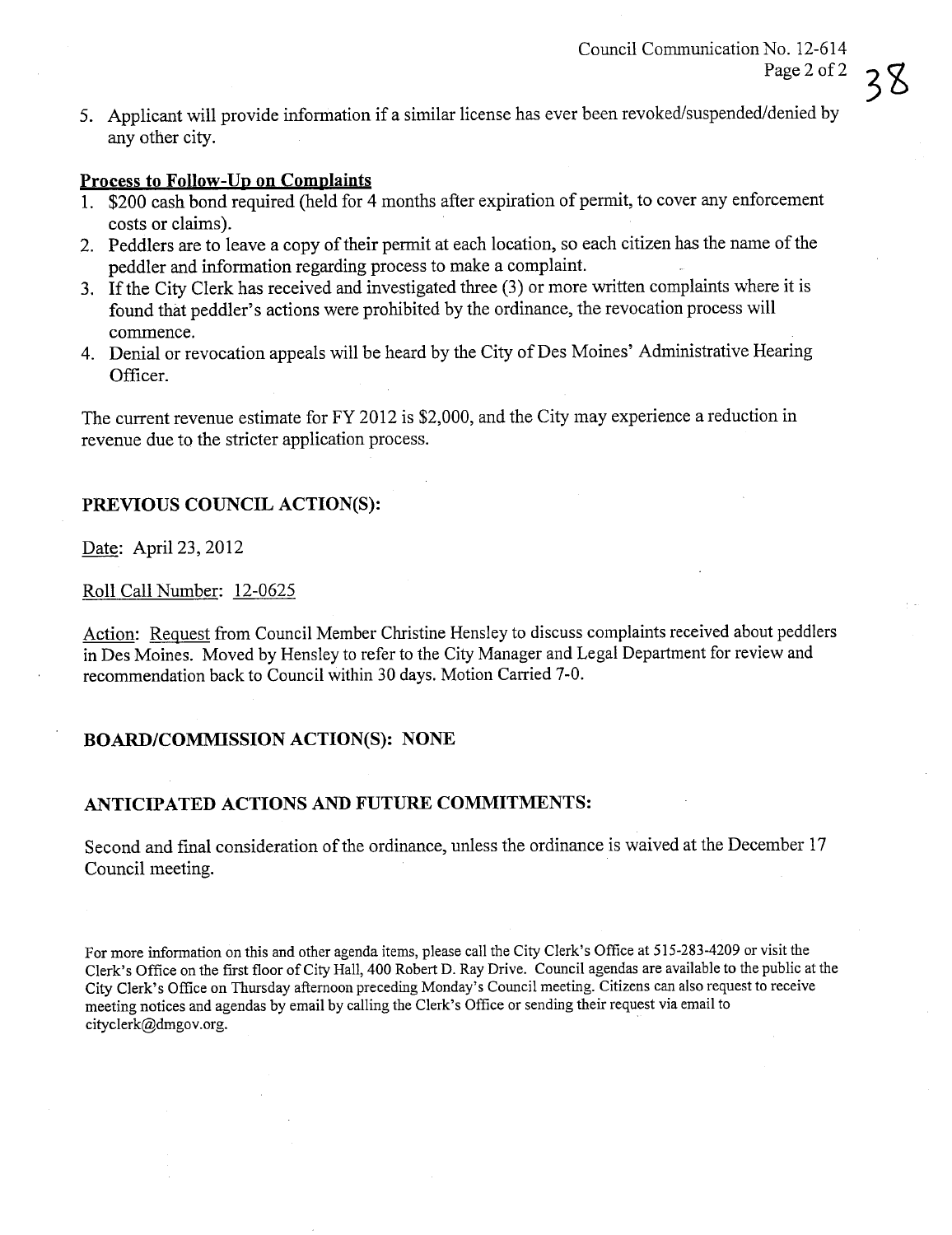ORDINANCE NO.

- AN ORDINANCE to amend the Municipal Code of the City of Des Moines, Iowa, 2000, adopted by Ordinance No. 13,827, passed June 5, 2000, as heretofore amended, by adding and enacting a new Section 78-25, and by amending Sections 78-26, 78-27, 78-28, 78-29, 78-30, 78-31, 78-34 and 78-35, relating to licensing and regulating peddlers.
- Be It Ordained by the City Council of the City of Des Moines, Iowa:

Section 1. That the Municipal Code of the City of Des Moines, Iowa, 2000, adopted by Ordinance No. 13,827, passed June 5, 2000, as heretofore amended, is hereby amended by adding and enacting a new Section 78-25, and by amending Sections 78-26, 78-27, 78-28, 78-29, 78-30, 78-31, 78-34 and 78-35, relating to licensing and regulating peddlers, as follows:

#### ARTICLE II. PEDDLERS

### See. 78-25. Purpose.

The purpose of this article is to protect residents of the city aqainst fraud, and to ensure the safety of the residents by protectinq them from intrusion into the privacy of their homes by licensinq and requlatinq peddlers.

#### See. 78-26. Definitions.

The following words, terms and phrases, when used in this article, shall have the meanings ascribed to them in this section, except where the context clearly indicates a differentmeaning:

Peddler means any person carrying goods $_1$ -or merchandise or offering services who sells or offers for sale such goods,  $-\overline{0}$ merchandise, or services from house to house or upon the public streets including any person who takes orders house to house for goods<sub>L</sub>-or merchandise or services for later delivery.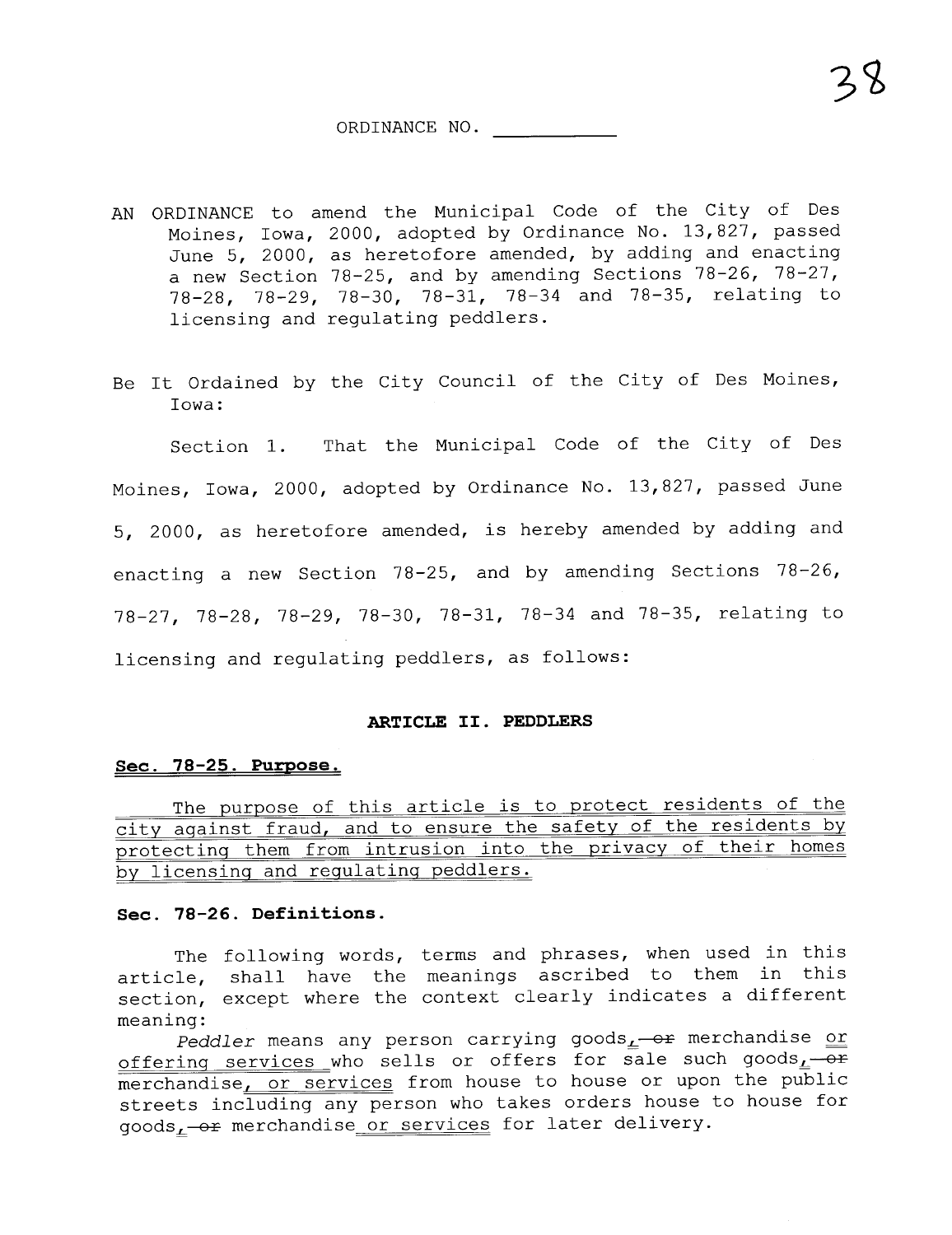Peddling means the selling or offering for sale services, goods or merchandise which are carried by a person from house to house or upon the public streets including the taking of orders house to house for goods $_1$ -or merchandise, or services for later delivery.

#### Sec. 78-27. License and bond required.

(a) Any person engaging in peddling in this city without first obtaining a license as provided in this article shall be in violation of this article.

(b) No peddlers license shall be issued until the applicant has delivered to the city clerk a cash bond for no less than \$200.00.

- $(1)$ The bond shall be held to indemnify and pay the city any penalties or costs incurred in the enforcement of any of the sections of this article and indemnify or reimburse any purchaser of services, goods, wares, merchandise or stock for any judgment which may be obtained by a purchaser for damages in any action commenced within three months from the date of purchase, due to misrepresentations as to the kind, quality or value of such services, goods, wares, merchandise or stock, whether the misrepresentations were made by the owner or by his or her servants, aqents or employees, either at the time of makinq the sale or through any advertisement of any character, printed or circulated, with reference to such stock of qoods, wares, merchandise, services or any part thereof.
- $(2)$ The balance of the bond shall be released by the city clerk and returned to the applicant upon request by the applicant at any time more than four months after expiration of the peddlers license for which the cash bond was provided, unless the city clerk has received notice of a pendinq action in the state or federal courts seeking a judgment upon a claim eligible for payment from the bond. Except as otherwise provided by court order, the city clerk shall not release any bond during the pendency of any such action.

#### Sec. 78-28. Exemptions.

This article shall not apply to the following:

 $(1)$ Persons making door-to-door sales for the purpose of a community improvement or benefit approved by the city council on behalf of nonprofit, tax-exempt corporations; or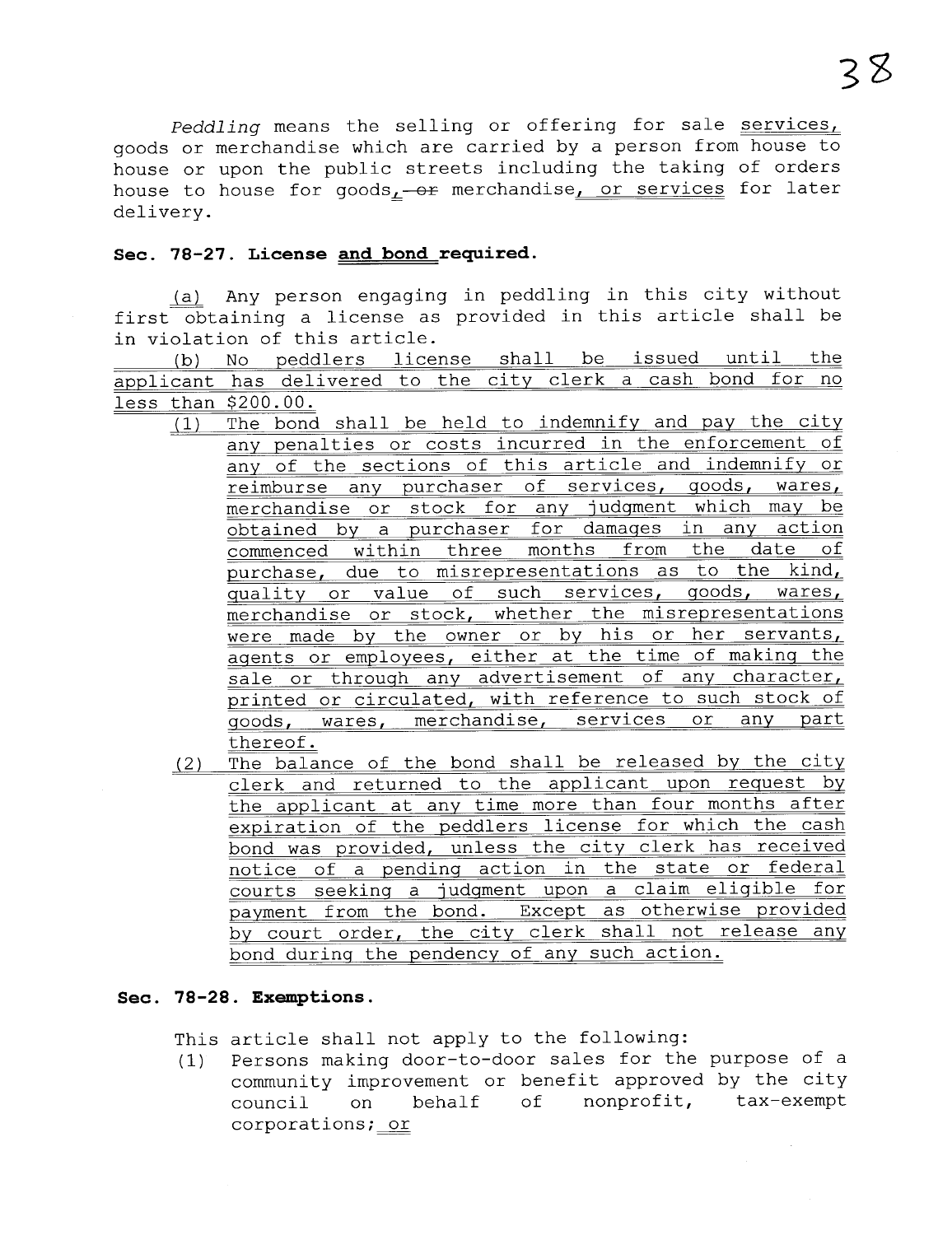(2) Newspaper vendors; or

- (32) Persons licensed as a salvage dealer under division 2 of article VIII of chapter 30 of this Code; or
- $(43)$  Persons licensed as a solicitor under article IV of this chapter; or
- (54) Persons delivering and selling goods or merchandise to established customers-; or
- $(45)$  Persons having written permission from a street use permit holder to make sales within the street area closed for an event.

### Sec. 78-29. Application for license.

An application in writing shall be filed in person with the city clerk for a license required under this article. Such application shall set forth the The applicant shall provide the followinq information:

- $(1)$ applicant's name, e-mail address, if any, and local phone number or cell phone number;<br>permanent and local address, business address,
- (2) permanent business e-mail address, and phone number, if any $\frac{1}{2}$ and physical description.
- (3) physical description and a government-issued photo I. D. ;
- $(4)$ The application also shall set forth theapplicant's employer, if any, and the employer's address, e-mail address, and phone number, if any;
- $(5)$ the nature of the applicant's business:
- $(6)$ the last three places of such business $\frac{1}{1}$  and
- $(7)$ the length of time sought to be covered by the license; $\div$
- $(8)$ applicant's federal identification number and the<br>federal identification number for any business federal identification number for applicant is peddlinq under as an aqent, employee or otherwise;
- $(9)$ an Iowa sales tax permit number or a letter from the Iowa Department of Revenue confirminq a sales tax
- permit is not required;<br>(10) a Department of Criminal Investigation criminal) history report/record for applicant from the state of applicant's residence for the previous five (5) years to include pending charges, such report or record must<br>be dated no more than 30 days prior to the be dated no more than 30 days prior application;
- ( 11) whether applicant has been listed on any sex offender registry within the last five (5) years;<br>whether applicant has had a peddlers license
- (12) whether applicant suspended, revoked, or denied by this or any other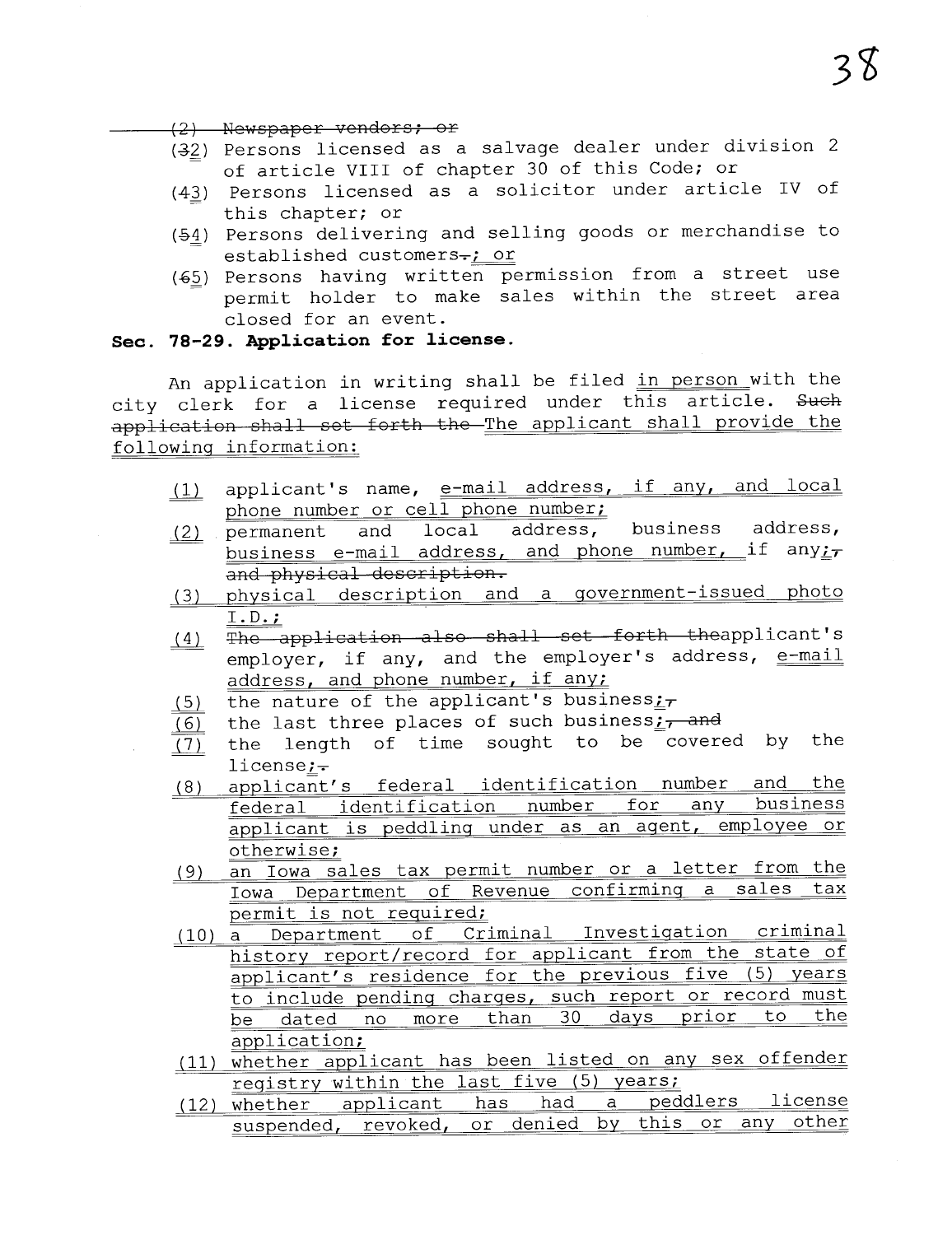city in the last five (5) years and the reasons therefore;

# (13) the dates of any previous peddlers licenses issued by the city clerk.

### Sec. 78-30. Issuance of license; fee; appeal.

If the city clerk finds the application is made out in conformance with section 78-29 of this article and the facts stated therein are correct, a license shall issue upon the payment of the license fee in advance.

(a) The city clerk, upon review of the license application with the police department and any other appropriate department<br>or agency, shall determine whether a license will be issued to the applicant. A waiting period of not less than three (3)<br>business days from the date of the application shall be in effect to provide sufficient time for the city clerk's fact gathering process to be completed in a reasonable period. makinq his/her decision, the clerk shall consider the followinq factors:

- $\overline{11}$  The information in the application is found to be correct.
- (2) All information required has been provided and the application is complete.
- (3) The required bond is paid.
- (4) Applicant does not have a peddlers license under suspension or revocation under this article.

(b) Upon the city clerk deciding the factors have been satisfied by the applicant a license shall issue upon payment of the bond and the nonrefundable fee in advance as set in the schedule of fees adopted by the city council by resolution.

(c) A denial of a license may be appealed in the same manner and under the same procedures stated at section 78-34 of this article.

#### Sec. 78-31. Display of license.

Each peddler shall at all times while doing business in this city keep in his or her possession the license provided for in section 78-30 of this article and shall leave a copy of the<br>license with each prospective customer upon request exhibit the license as evidence that he or she has complied with all requirements of this article.

# Sec. 78-34. Suspension<sub>1</sub>-or revocation<sub>1</sub> or denial of license and appeal.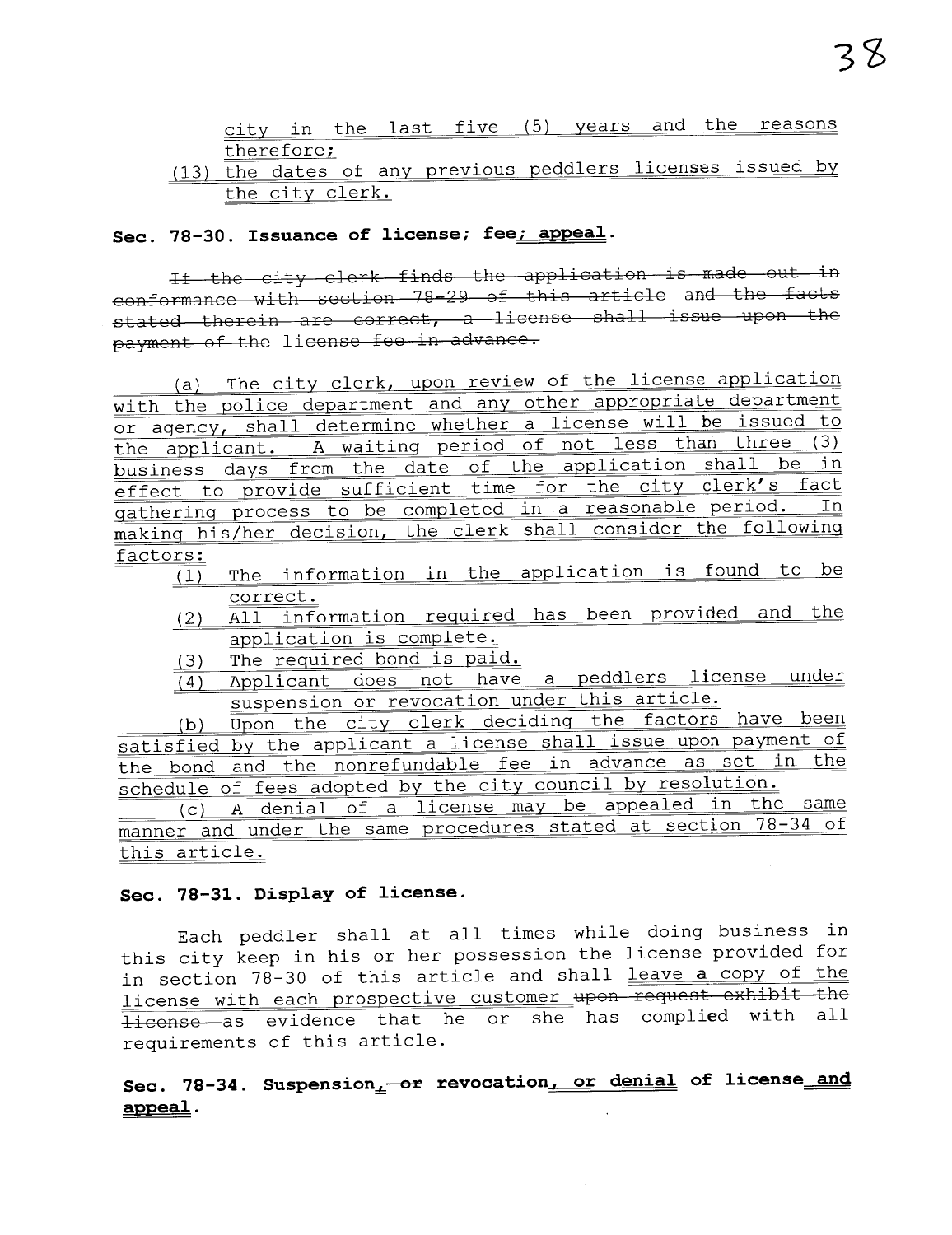(a) Suspension, revocation or denial. Any license issued pursuant to this article-may shall be either summarily suspended or revoked by the city clerk or its renewal denied for violation of this article or any other chapter of this Codefor misrepresentation of facts in the application. A license may be denied for failure to meet the factors stated in section 78- 30 (a) of this article.

 $\frac{(b) \quad Notice \quad and \quad appeal \quad process. \quad A \quad summary \quad suspension,}$ revocation or denial, shall be promptly communicated to the applicant or the applicant's representative by phone at phone number provided in the application. Written notice shall also be mailed by U.S. mail to the applicant at the business address identified in the application informinq the applicant of the suspension, revocation or denial, the reasons therefore, and the applicant's riqht to appeal to a hearinq officer pursuant to Chapter 3 of this code. The only issue on appeal shall be whether the suspension, revocation or denial is supported by a preponderance of the evidence., and the procedures for such  $\begin{tabular}{ll} \hline \multicolumn{2}{c}{\textbf{sub}} & \multicolumn{2}{c}{\textbf{sub}} \\ \hline \multicolumn{2}{c}{\textbf{sub}} & \multicolumn{2}{c}{\textbf{sub}} \\ \hline \multicolumn{2}{c}{\textbf{sub}} & \multicolumn{2}{c}{\textbf{sub}} \\ \hline \multicolumn{2}{c}{\textbf{sub}} & \multicolumn{2}{c}{\textbf{sub}} \\ \hline \multicolumn{2}{c}{\textbf{sub}} & \multicolumn{2}{c}{\textbf{sub}} \\ \hline \multicolumn{2}{c}{\textbf{sub}} & \multicolumn{2}{c}{\textbf{sub}} \\ \hline$ section 30-30 of this Code.

(c) Effect or suspension or revocation. A suspension shall be for the amount of time stated in the suspension which may be for up to one (1) year. A licensee whose license has been revoked shall not be eliqible for another such license for two (2) years after such revocation.

#### Sec. 78-35. Prohibited acts.

(a) No peddler shall conduct peddling with any person situated in a motor vehicle upon any public street, alley, driveway access, or public way.

(b) No peddler shall conduct peddling upon any part of the public right of way along a parade route on the day of any permitted parade.

(c) No peddler shall conduct peddling wi thin one thousand (1,000) feet of the perimeter of a street closure, or inside such perimeter, for an event where a street use permit has been issued unless written permission from the street use permit holder has been obtained.

(d) No peddler shall conduct peddlinq between the hours of

9:00 p.m. and 9:00 a.m.<br>(e) No peddler shall do business or attempt to do business upon any property on which has a posted notice prohibiting<br>peddling or soliciting.

peddling or soliciting.<br>
<u>(f)</u> No peddler shall harass,<br>
threaten any individual to induce a sale. intimidate, coerce or

(q) No peddler shall falsely or fraudulently misrepresent the quality, character or quantity of any article, item or